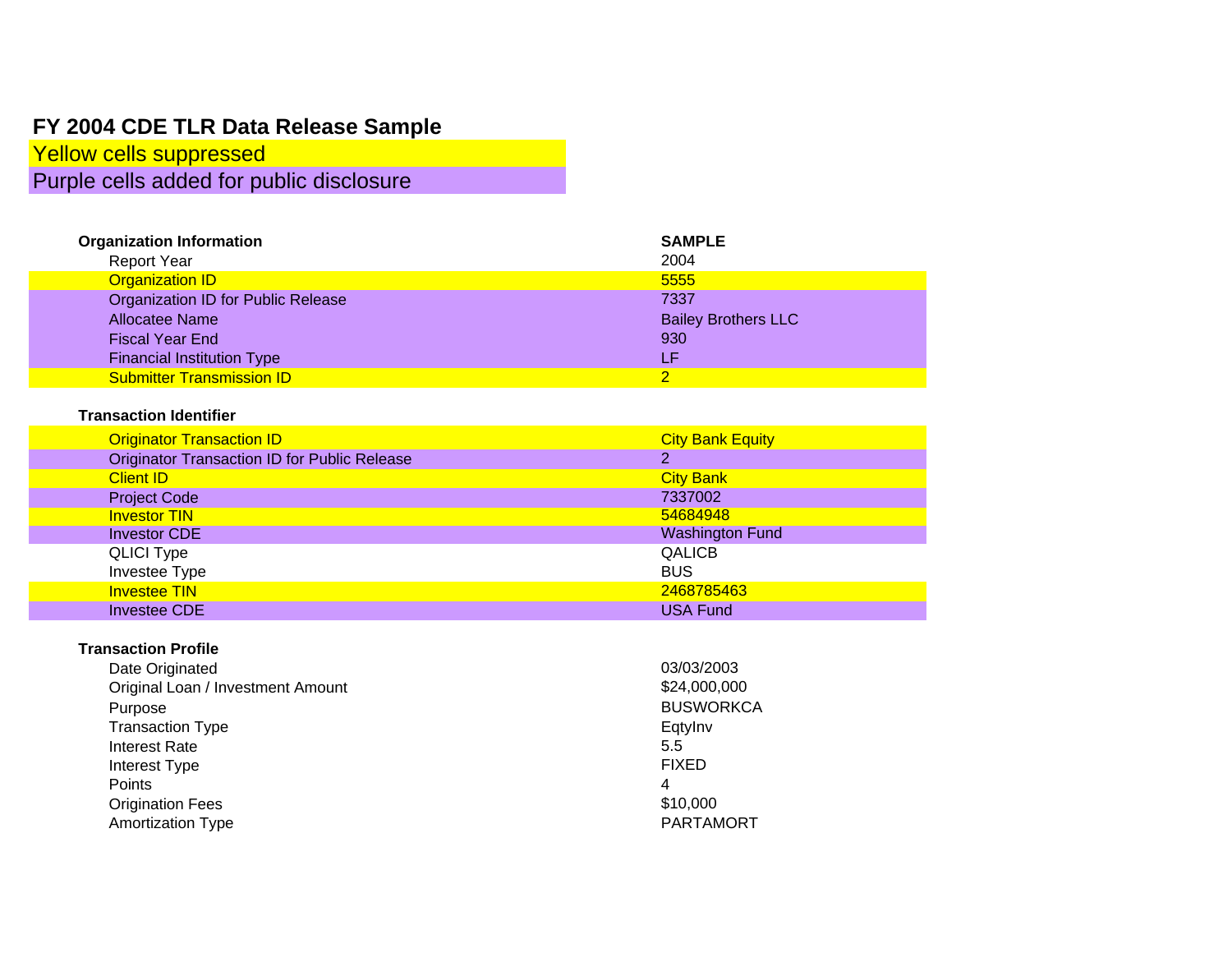| <b>Equity-Like Features</b>     | <b>PERFINT</b> |
|---------------------------------|----------------|
| Term                            | 72             |
| Date First Payment              | 7/1/2004       |
| Guarantee                       | <b>NONE</b>    |
| Lien Position                   | <b>FIRST</b>   |
| <b>Collateral Type</b>          | <b>EQUIP</b>   |
| Collateral Value at Origination | \$240,000      |
| <b>Equity Injection Amount</b>  | \$50,000       |
|                                 |                |

#### **Addresses**

| <b>Investee Street Address Line 1</b> | <b>601 Main Street</b>                |
|---------------------------------------|---------------------------------------|
| <b>Investee Street Address Line 2</b> | #2214                                 |
| <b>Investee City</b>                  | Washington                            |
| <b>Investee State</b>                 | DC                                    |
| Investee ZIP Code 5                   | 12345                                 |
| <b>Investee ZIP Code 4</b>            | 6789                                  |
| <b>Investee FIPS code</b>             | 36099950500                           |
| <b>Project Street Address Line 1</b>  | <b>601 Main Street</b>                |
| <b>Project Street Address Line 2</b>  | #2214                                 |
| <b>Project City</b>                   | Washington                            |
| <b>Project State</b>                  | DC.                                   |
| Project ZIP Code 5                    | 12345                                 |
| <b>Project ZIP Code 4</b>             | 6789                                  |
| Project FIPS code                     | 36099950500                           |
| 2003 Rural-Urban Code                 | 6                                     |
|                                       | Urban population of 2,500-19,999, not |
| 2003 Rural-Urban Code Description     | adjacent to a metro area              |
| Metro/NonMetro                        | <b>NonMetro</b>                       |
| <b>Median Family Income</b>           | \$31,455                              |
| <b>Poverty Rate</b>                   | 12.4                                  |
| <b>NMTC Low Income Community</b>      | <b>Yes</b>                            |

#### **Borrower / Investee Profile**

QALICB Type NRE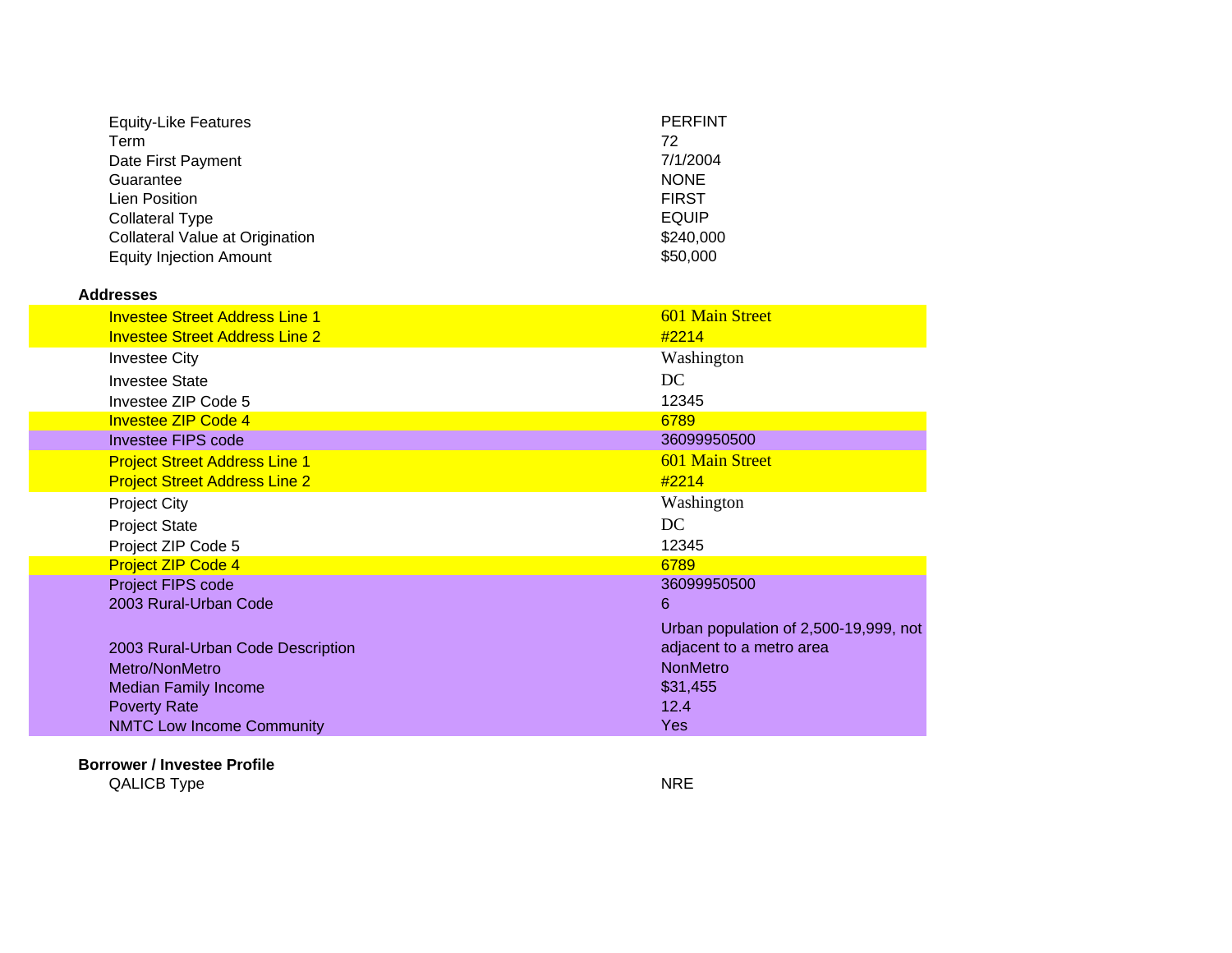|                                                                                                 | Operation of 500,000 square foot<br><b>Historic Building in downtown</b> |
|-------------------------------------------------------------------------------------------------|--------------------------------------------------------------------------|
| <b>Business Description</b>                                                                     | <b>Washington DC as community center</b>                                 |
|                                                                                                 | Operation of Historic Building as                                        |
| <b>Business Description for Public Release</b>                                                  | community center                                                         |
| <b>NAICS</b>                                                                                    | 624120                                                                   |
| SIC Code                                                                                        | 8322                                                                     |
| Date Business Established                                                                       | 02/02/2002                                                               |
| <b>Entity Structure</b>                                                                         | <b>NONPROFIT</b>                                                         |
| <b>Minority Owned or Controlled</b>                                                             | <b>YES</b>                                                               |
| <b>Women Owned or Controlled</b>                                                                | <b>YES</b>                                                               |
| <b>Low-Income Owned or Controlled</b>                                                           | <b>YES</b>                                                               |
| Jobs at Time of Loan/Investment                                                                 | $\Omega$                                                                 |
|                                                                                                 |                                                                          |
| <b>Transaction Status</b>                                                                       |                                                                          |
| <b>Disbursement ID</b>                                                                          | 12                                                                       |
| <b>Disbursement Date</b>                                                                        | 25/06/2005                                                               |
| <b>Total Disbursement Amount</b>                                                                | \$4,500,000                                                              |
| <b>Disbursement Source</b>                                                                      | <b>QEIABCDE</b>                                                          |
| <b>QEI ID for Public Release</b>                                                                | QEI12345                                                                 |
| Source Amount                                                                                   | \$2,500,000                                                              |
| <b>Principal Balance Outstanding</b>                                                            | \$2,000,000                                                              |
| <b>Loan Status</b>                                                                              | <b>Charged Off</b>                                                       |
| <b>Loan Status</b>                                                                              | <b>Closed</b>                                                            |
| <b>Days Delinquent</b>                                                                          | 0                                                                        |
| <b>Number of Times 60 Days or More Delinquent</b>                                               | $\overline{0}$                                                           |
| Number of Times the Loan was Restructured                                                       | $\overline{0}$                                                           |
| Number of Times the Loan was Refinanced                                                         | $\Omega$                                                                 |
| Refinanced-Original Transaction ID                                                              | <b>NA</b><br><b>NA</b>                                                   |
| <b>Amount Charged Off</b><br><b>Amount Recovered</b>                                            | <b>NA</b>                                                                |
|                                                                                                 | <b>NA</b>                                                                |
| Fair Value at End of Reporting Period<br>Annual Gross Revenue from Business Operations Reported |                                                                          |
| During the Reporting Period                                                                     | \$125,000,000                                                            |
| Jobs at Reporting Period End                                                                    | 15                                                                       |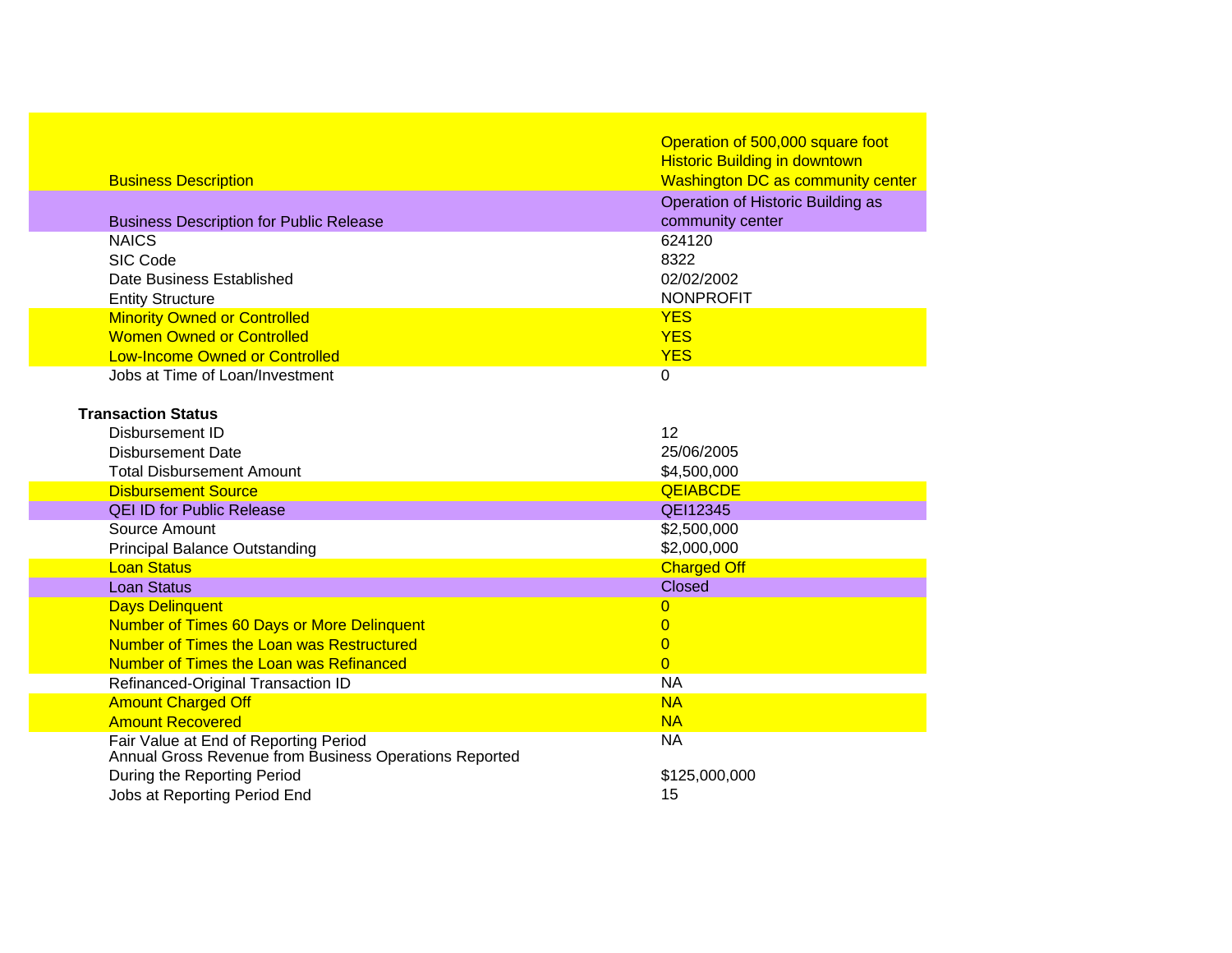DS/FCOS Hours of Assistance Provided During the Reporting Period

**Impact Profile**

| pav.vv                                                   |               |
|----------------------------------------------------------|---------------|
| <b>Credit Score</b>                                      | <b>NA</b>     |
| Gender                                                   | <b>Female</b> |
| Race                                                     | <b>BLACK</b>  |
| <b>Hispanic Origin</b>                                   | <b>Yes</b>    |
| DS/FCOS Hours of Assistance at Time of Investment        | 5             |
| DS/FCOS Hours of Assistance - Post Loan/Investment       | 4             |
| Annual Gross Revenue from Business Operations at time of |               |
| Loan/Investment                                          | \$85,000,000  |
| <b>Total Project Cost</b>                                | \$44,000,000  |
| <b>Total Project Cost - Public Sources</b>               | \$20,000,000  |
| <b>Projected Impacts</b>                                 |               |
| Projected Jobs to be Created                             | 50            |
| Capacity of Community Facility                           | 3500          |
| Square Feet of Real Estate - Manufacturing               | 2500          |
| Square Feet of Real Estate - Office                      | 1000          |
| Square Feet of Real Estate - Retail                      | 750           |
| Asking Rent for Square Foot                              | 175           |
| Housing Units - Sale                                     | <b>NONE</b>   |
| Housing Units - Rental                                   | <b>NONE</b>   |
| Affordable Housing Units - Sale                          | <b>NONE</b>   |
| Affordable Housing Units - Rental                        | <b>NONE</b>   |
| Other Impact (1) Explain                                 | <b>NONE</b>   |
| Other Impact (1) Number of Units                         | <b>NONE</b>   |
| Other Impact (2) Explain                                 | <b>NONE</b>   |
| Other Impact (2) Number of Units                         | <b>NONE</b>   |

5

## **NMTC Compliance Data**

| <b>NMTC Eligibility Criteria</b> | Census2000 |
|----------------------------------|------------|
| 1990 FIPS Code                   | <b>NA</b>  |
| <b>Related Entity</b>            | Yes        |
| <b>QLICI Level</b>               | Original   |
| Better Rates and Terms           |            |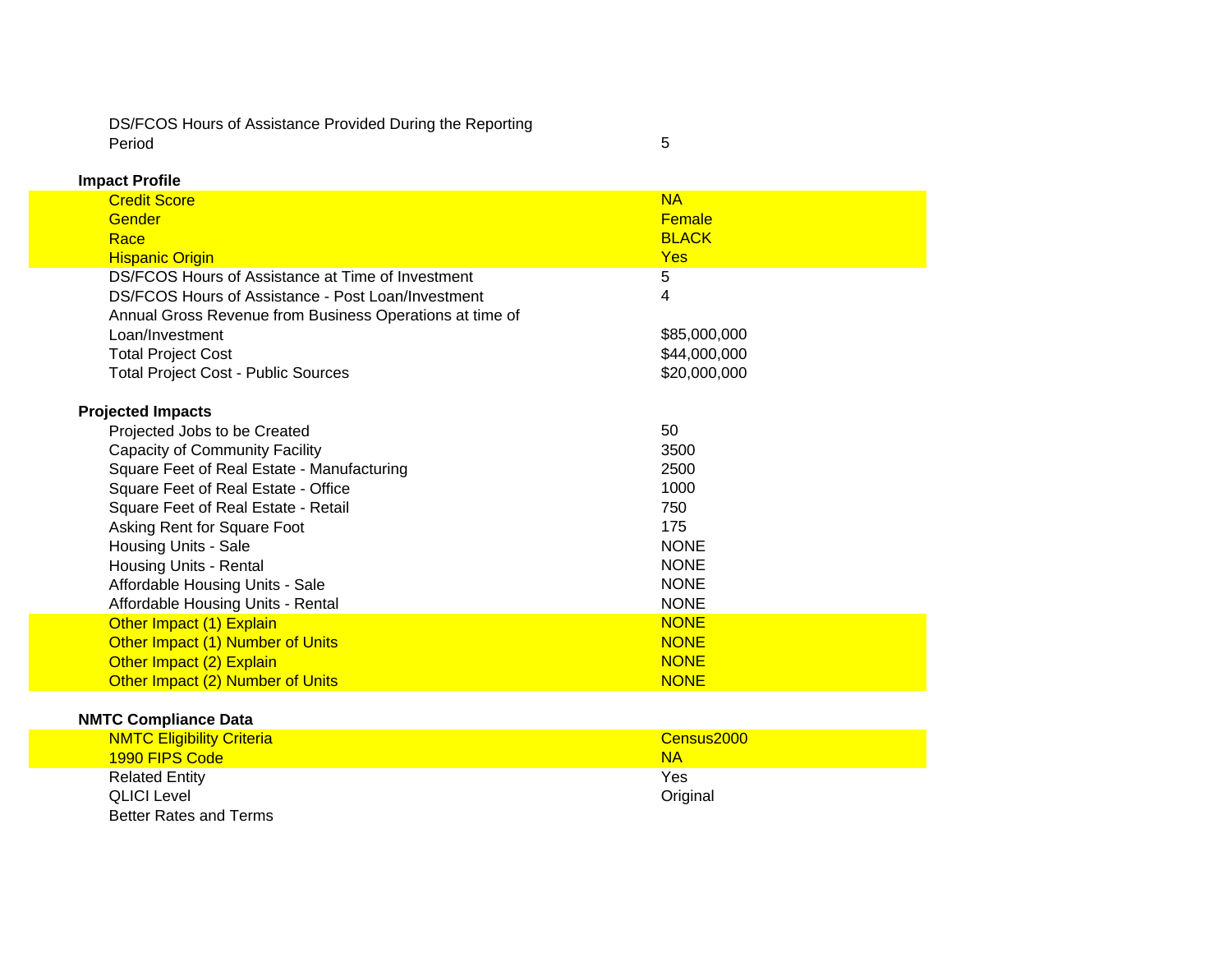| Equity products                                            | Yes         |  |
|------------------------------------------------------------|-------------|--|
| Equity-equivalent terms and conditions                     | <b>NO</b>   |  |
| Debt with equity features                                  | <b>NO</b>   |  |
| Subordinated debt                                          | <b>NO</b>   |  |
| Below market interest rates                                | <b>NO</b>   |  |
| Lower than standard origination fees                       | <b>NO</b>   |  |
| Longer than standard period of interest only loan payments | <b>NO</b>   |  |
| Higher than standard loan to value ratio                   | <b>NO</b>   |  |
| A longer than standard amortization period                 | <b>NO</b>   |  |
| More flexible borrower credit standards                    | NO.         |  |
| Nontraditional forms of collateral                         | <b>NO</b>   |  |
| Lower than standard debt service coverage ratio            | <b>NO</b>   |  |
| Loan loss reserve requirements that are less than standard | <b>NO</b>   |  |
| Areas of Higher Distress - Standard List                   |             |  |
| Poverty rates greater than 30%                             | NO.         |  |
| Median incomes of less than 60% of the area MFI            | Yes         |  |
| Unemployment rates at least 1.5 times the national average | Yes         |  |
| Designated for redevelopment by a government agency        | Yes         |  |
| Designated Empowerment Zones; Enterprise Communities; or   |             |  |
| <b>Renewal Communities</b>                                 | Yes         |  |
| SBA designated HUB zones                                   | Yes         |  |
| Designated as Native American or Alaskan Native areas,     |             |  |
| Hawaiian Homelands, or redevelopment areas                 | Yes         |  |
| Brownfields redevelopment areas                            | Yes         |  |
| Encompassed by a HOPE VI redevelopment plan; or located in |             |  |
| a Hot Zone                                                 | Yes         |  |
| <b>Areas of Higher Distress - other</b>                    | <b>NONE</b> |  |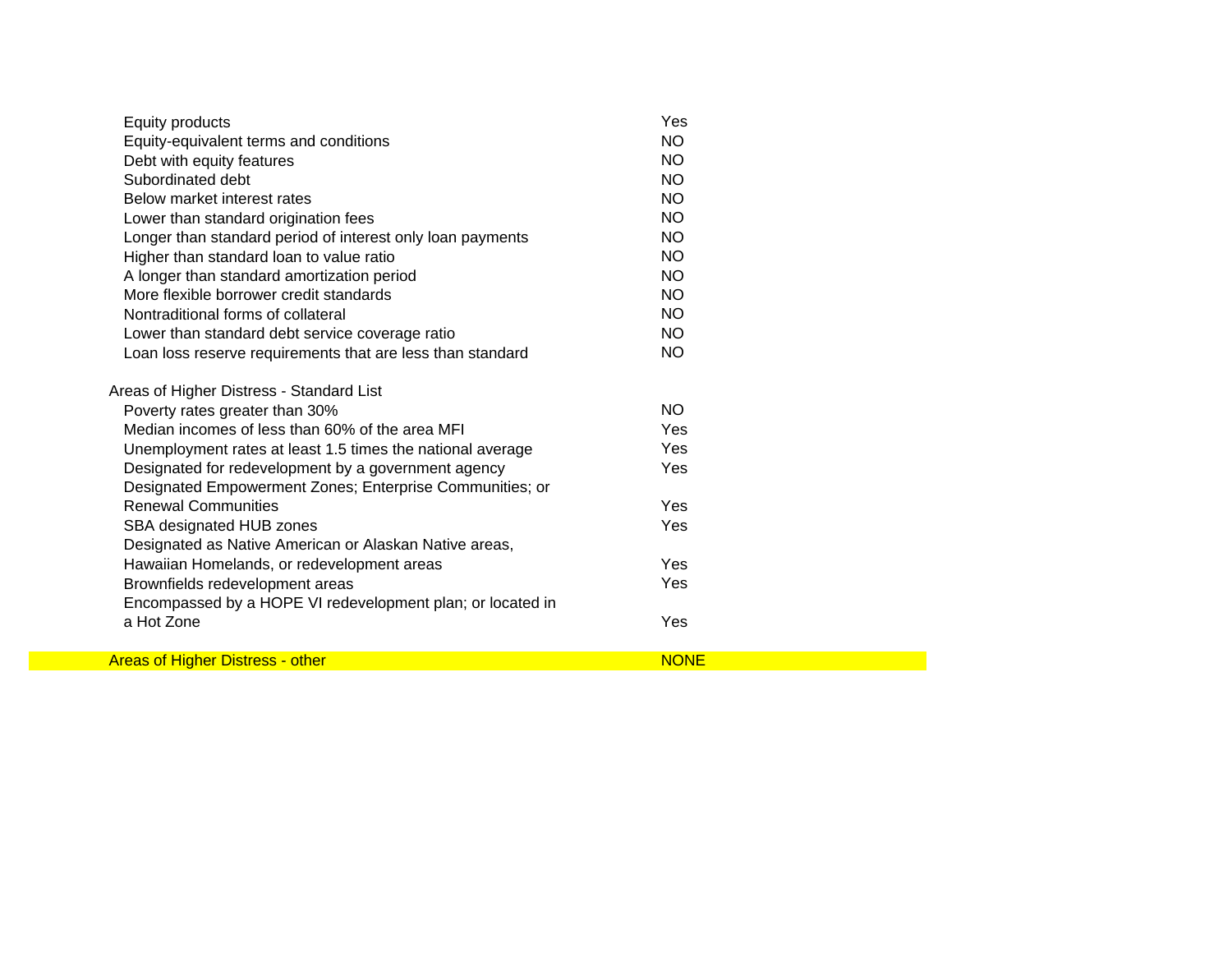## **Allocation Tracking System (ATS) Data Release Sample**

Yellow cells suppressed

Purple cells added for public disclosure

Blue cells suppressed only when the investor is identified as an individual in ATS

## **ATS INFORMATION BY ALLOCATE E**

#### **Organization Information**

| Allocatee Name                            | <b>NMTC Sample A</b> |
|-------------------------------------------|----------------------|
| <b>Allocation Amount</b>                  | \$100,000,000        |
| Amounts Transferred to Subsidiaries       | \$75,000,000         |
| Amounts Finalized by Allocatee            | \$20,000,000         |
| <b>Amounts Finalized by Subsidiaries</b>  | \$15,000,000         |
| <b>Total QEIs Finalized</b>               | \$35,000,000         |
| <b>Total QEIs Pending</b>                 | \$5,000,000          |
| <b>Total Equity Investments Committed</b> | \$35,000,000         |
|                                           |                      |

## **Allocation Transfer to a Subsidiary CDE**

Name of the subsidiary CDE to which are you transferring allocations The total amount of allocations transferred to the subsidiary CDE

#### **QEI**

| <b>QEI ID for Public Release</b>               | 02QEI654321       | 02QEI123456       |
|------------------------------------------------|-------------------|-------------------|
| Name of the CDE that finalized the QEI         | NMTC Sample Sub 1 | NMTC Sample Sub 2 |
| Amount of the QEI at original issue            | \$5,000,000       | \$10,000,000      |
| Date of original QEI                           | 6/30/2005         | 12/31/2005        |
| Number of Tier 1 Investors contributing to QEI |                   |                   |

#### **Tier I Investor**

| Name of investor                                                              | <b>Main Street LLC</b>      | <b>XYZ Corporation</b> |
|-------------------------------------------------------------------------------|-----------------------------|------------------------|
| Type of investor                                                              | Corporate                   | Venture Fund           |
| Indication if this is a new investor                                          | Yes                         | No.                    |
| Indication if this is an affiliated investor                                  | No.                         | Yes                    |
| Investment amount                                                             | \$5,000,000                 | \$10,000,000           |
| Form of the QEI                                                               | Capital Interest            | Stock                  |
| <b>TIN</b>                                                                    | 98-7654321                  | 01-2525236             |
| Anticipated rate of return                                                    | $6.00\%$                    | 5.25%                  |
|                                                                               | 123 Main Street,            | 4600 Napoleon Avenue,  |
|                                                                               | <b>Washington DC 00000-</b> | New Orleans LA 00000-  |
| Full address – including street address, city, state, and nine-digit zip code | 0000                        | 0000                   |
| <b>Phone number</b>                                                           | 202-555-5555                | 504-555-5555           |
|                                                                               | mainstreetllc@holler.co     |                        |
| <b>Email address</b>                                                          | m                           | xyzcorp@holler.com     |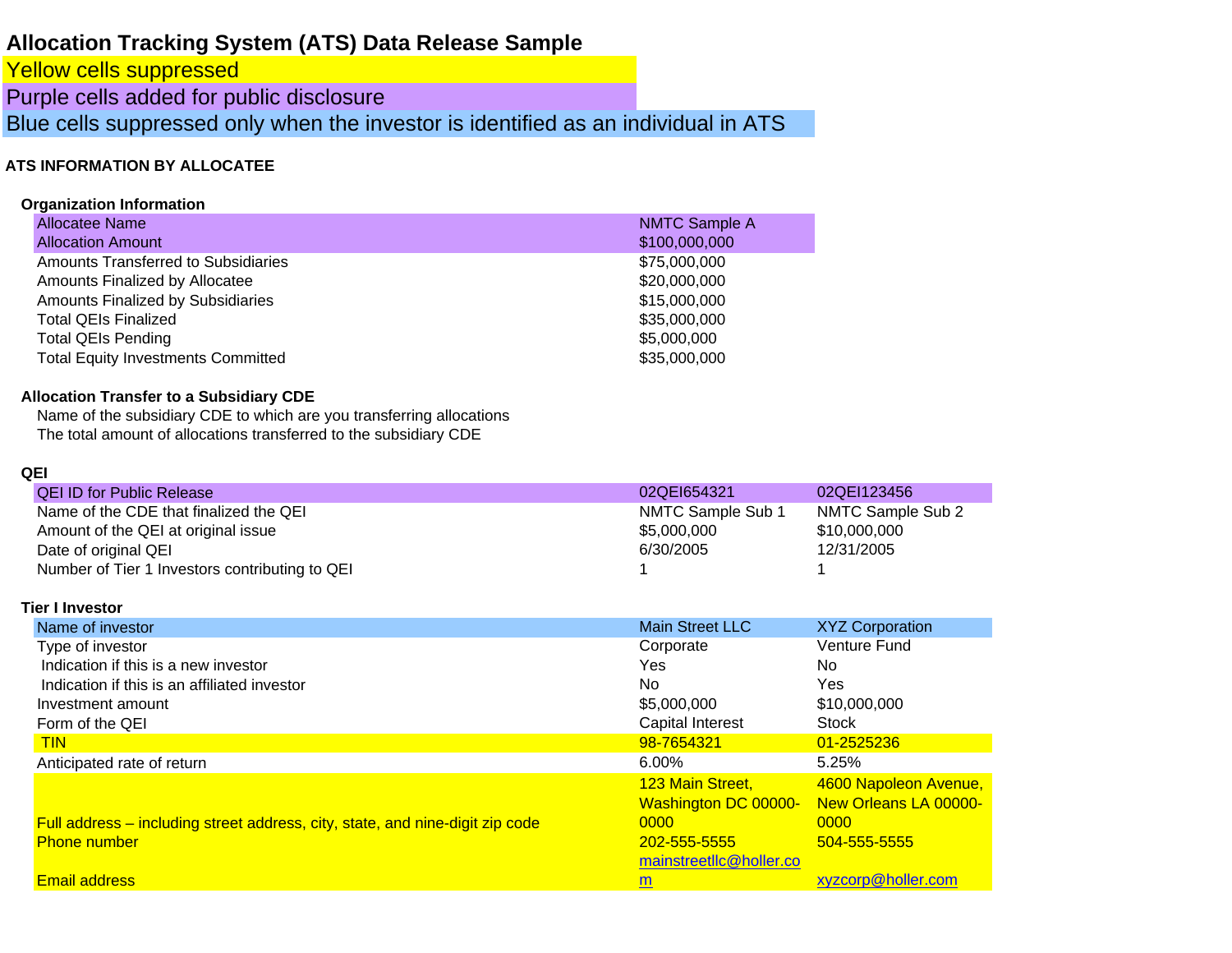| Indication if this is a pass-through entity                                         | Yes         | No           |
|-------------------------------------------------------------------------------------|-------------|--------------|
| Number of Tier 2 Investors that comprise the pass-through Tier 1 Investor           |             |              |
| Amount of equity capital that contributed to the pass-through Tier 1 Investor's QEI | \$3.000.000 | \$10,000,000 |
| Amount of debt capital that contributed to the pass-through Tier 1 Investor's QEI   | \$2,000,000 | \$0          |

#### **Tier 2 Investor**

| Name of investor              | Smith & Smith Inc. |
|-------------------------------|--------------------|
| Type of Investor              | Corporate          |
| <b>TIN</b>                    | 89-1234567         |
| Is this a Pass Through Entity |                    |

#### **NMTC Claimant Information**

| Name of investor              | John Q. Smith        |
|-------------------------------|----------------------|
| Type of Investor              | Individual           |
| <b>TIN</b>                    | <u> 123-45-6789 </u> |
| Is this a Pass Through Entity | ΙV                   |

## **AGGREGATE INFORMATION - ALL ALLOCATEES**

|                                           | <b>All Rounds</b> |
|-------------------------------------------|-------------------|
| <b>Allocation Amount</b>                  | \$0               |
| <b>Amounts Finalized by Allocatee</b>     | \$0               |
| <b>Amounts Finalized by Subsidiaries</b>  | \$0               |
| <b>Total QEIs Finalized</b>               | \$0               |
| <b>Total QEIs Pending</b>                 | \$0               |
| <b>Total Equity Investments Committed</b> | \$3,000,000,000   |

|                                           | Round 1         |
|-------------------------------------------|-----------------|
| <b>Allocation Amount</b>                  | \$2,500,000,000 |
| <b>Amounts Finalized by Allocatee</b>     | \$371,719,881   |
| <b>Amounts Finalized by Subsidiaries</b>  | \$1,414,966,702 |
| <b>Total QEIs Finalized</b>               | \$1,786,686,583 |
| <b>Total QEIs Pending</b>                 | \$768,725       |
| <b>Total Equity Investments Committed</b> | N/A             |

|                                           | Round 2         |
|-------------------------------------------|-----------------|
| <b>Allocation Amount</b>                  | \$3,500,000,000 |
| <b>Amounts Finalized by Allocatee</b>     | \$522,484,331   |
| <b>Amounts Finalized by Subsidiaries</b>  | \$1,523,047,873 |
| <b>Total QEIs Finalized</b>               | \$2,045,532,204 |
| <b>Total QEIs Pending</b>                 | \$7,000,000     |
| <b>Total Equity Investments Committed</b> | N/A             |

|                                          | Round 3         |
|------------------------------------------|-----------------|
| <b>Allocation Amount</b>                 | \$2,000,000,000 |
| <b>Amounts Finalized by Allocatee</b>    | \$115,801,212   |
| <b>Amounts Finalized by Subsidiaries</b> | \$598,357,420   |
| Total QEIs Finalized                     | \$714,158,632   |